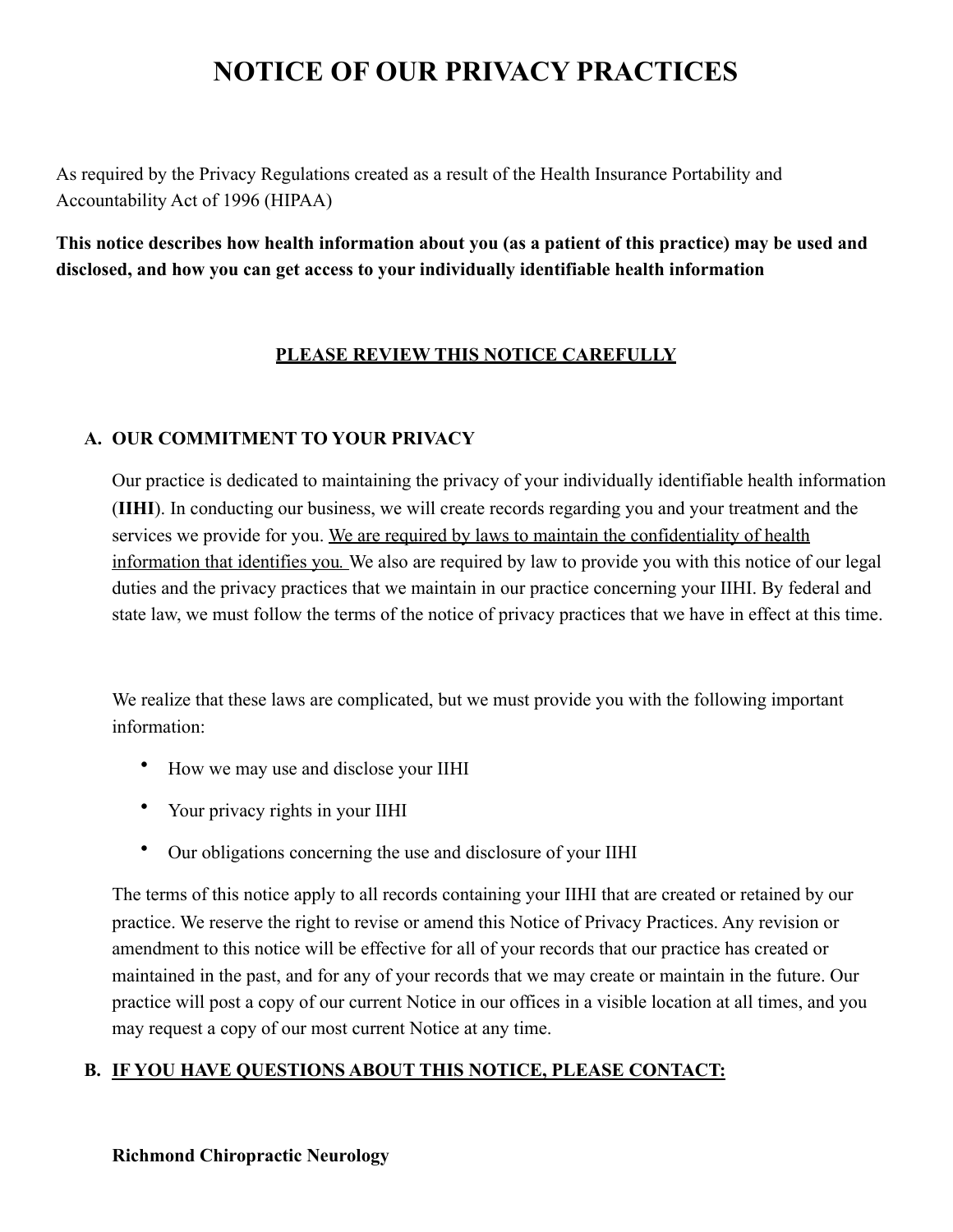**Mark S. Smith, D.C., D.A.B.C.N. 1807 Huguenot Road, Suite 105 Midlothian, Virginia 23113 Telephone # (804) 897-9194** 

**Fax # (804) 423-1599** 

## **C. WE MAY USE AND DISCLOSE YOUR INDIVIDUALLY IDENTIFIABLE HEALTH INFORMATION (IIHI) IN THE FOLLOWING WAYS**

The following categories describe the different ways in which we may use and disclose your IIHI.

- 1. **Treatment.** Our practice may use your IIHI to treat you. For example, we may ask you to have laboratory tests (such as blood or urine tests), and we may use the results to help us reach a diagnosis. Any of the people who work for our practice – including, but not limited to, our doctors and nurses, or indirectly with any provider we refer you to – may use or disclose your IIHI in order to treat you, or to assist others in your treatment. Additionally, we may need to disclose your IIHI to others who may assist in your care, such as your spouse, children, or parents.
- 2. **Payment.** Our practice may use and disclose your IIHI in order to bill and collect payment for the services and items you may receive from us. For example, we may contact your health insurer to certify that you are eligible for benefits (and for what range of benefits), and we may provide your insurer with details regarding your treatment and health status to determine if your insurer will cover, or pay for, your treatment. We also may use and disclose your IIHI to obtain payment from third parties that may be responsible for such costs, such as family members or insurance companies. Also, you may use your IIHI to bill you directly for services and items.
- 3. **Health Care Operation.** Our practice may use and disclose your IIHI to operate our business. As examples of the ways in which we may use and disclose your information for our operations, our practice may use your IIHI to evaluate the quality of care you receive from us, or to conduct costmanagement and business planning activities for our practice.
- 4. **Appointment Reminders.** Our practice may use and disclose your IIHI to contact you or a family member who answers the phone (or to leave a recorded message) to remind you of an upcoming appointment.
- 5. **Treatment Options.** Our practice may use and disclose your IIHI to inform you of potential treatment options or alternatives.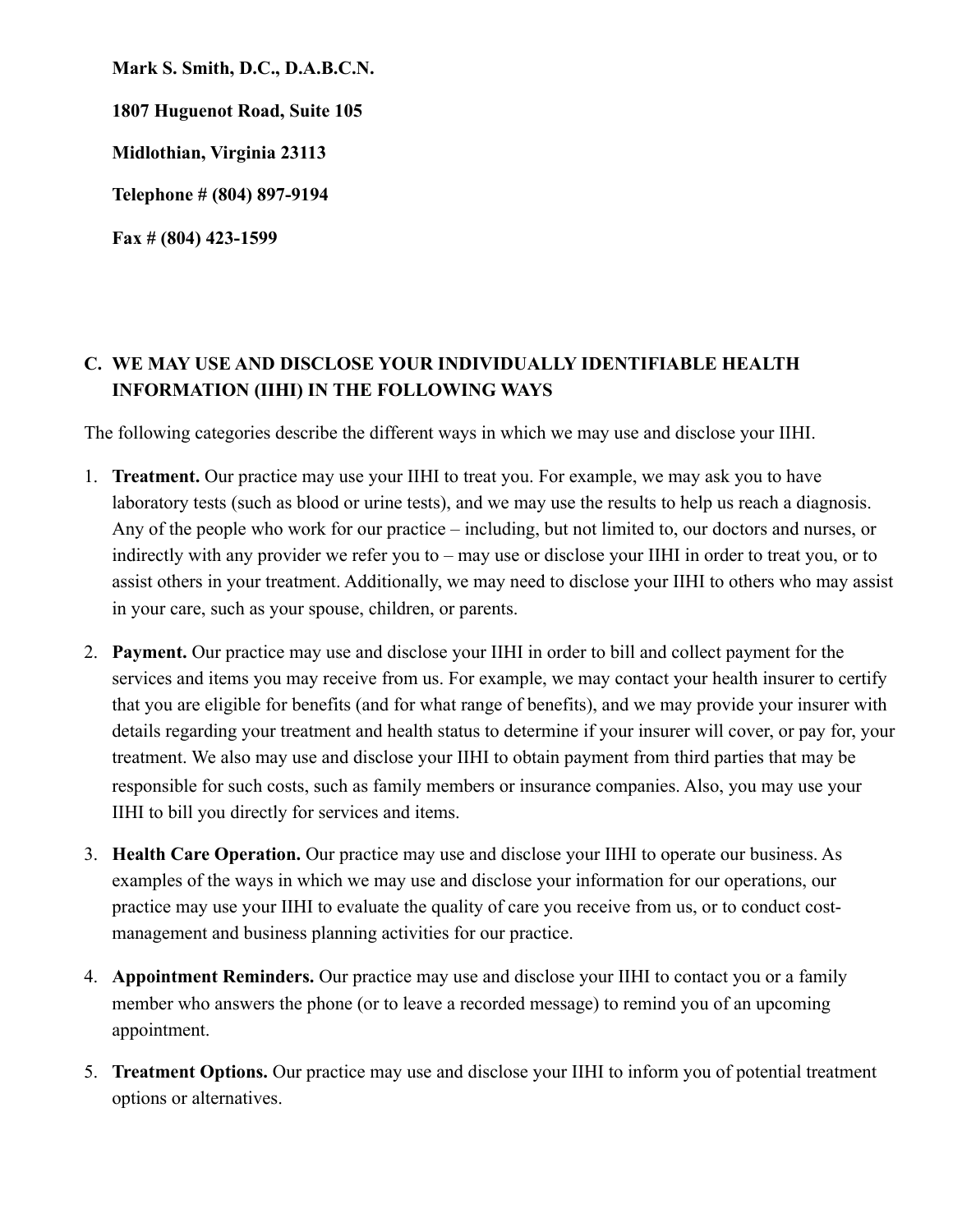- 6. **Health-Related Benefits and Services.** Our practice may use and disclose your IIHI to inform you of health-related benefits or services that may be of interest to you.
- 7. **Release of Information to Family/Friends.** Our practice may release your IIHI to a friend or family member that is involved in your care, or who assists in taking care of you. For example, a parent or guardian may ask that a babysitter take their child to our office for care. In this example, the babysitter may have access to this child's medical information.
- 8. **Disclosures Required by Law.** Our practice will use and disclose your IIHI when we are required to do so by federal, state, or local law.

### **D. USE AND DISCLOSURE OF YOUR IIHI IN CERTAIN SPECIAL CIRCUMSTANCES**

The following categories describe unique scenarios in which we may use or disclose your identifiable health information.

- **1. Public Health Risks.** Our practice may disclose your IIHI to public health authorities that are authorized by law to collect information for the purpose of:
	- Maintaining vital records, such as births and deaths
	- Reporting child abuse or neglect
	- Preventing or controlling disease, injury or disability
	- Notifying a person regarding potential exposure to a communicable disease
	- Notifying a person regarding a potential risk for spreading or contracting a disease or condition
	- Reporting reactions to drugs or problems with products or devices
	- Notifying individuals if a product or device they may be using has been recalled
	- Notifying appropriate government agency(ies) and authority(ies) regarding potential abuse or neglect of an adult patient (including domestic violence); however, we will only disclose this information if the patient agrees ore we are required or authorized by law to disclose this information
	- Notifying your employer under limited circumstances related primarily to workplace injury or illness or medical surveillance
- **2. Health Oversight Activities.** Our practice may disclose your IIHI to a health oversight agency for activities authorized by law. Oversight activities can include, for example, investigations, inspections, audits, surveys, licensure and disciplinary actions; civil, administrative, and criminal procedures or actions; or other activities necessary for the government to monitor government programs, compliance with civil rights laws and the health care system in general.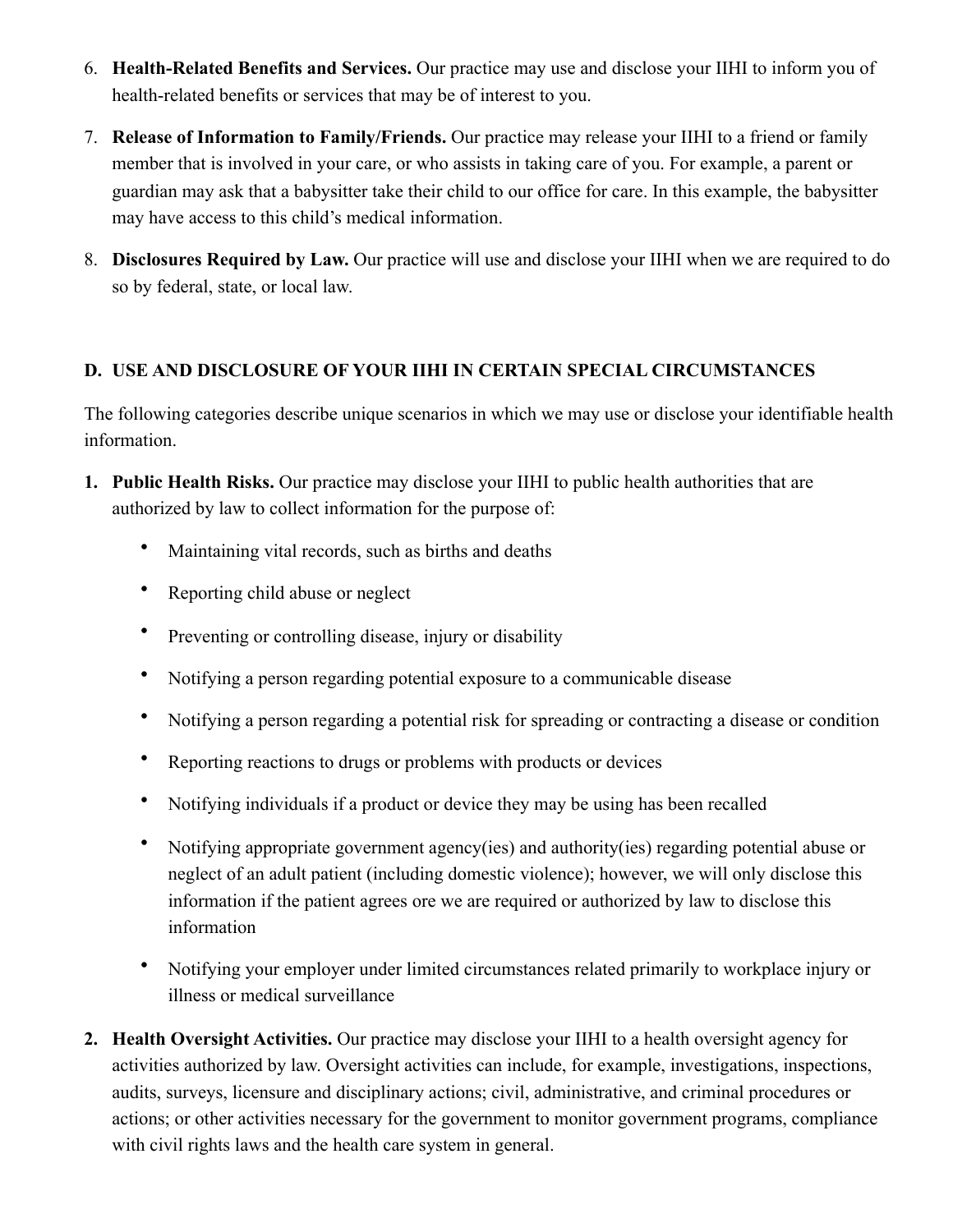- **3. Lawsuits and Similar Proceedings.** Our practice may use and disclose your IIHI in response to a court or administrative order, if you are involved in a lawsuit or similar proceeding. We also may disclose your IIHI in response to discovery request, subpoena, or other lawful process by another party involved in the dispute, but only if we have made an effort to inform you of the request or to obtain an order protecting the information the party has requested. In general, we will require that the party that requests your records provide a records-release form, signed by you within the last 3 months.
- **4. Law Enforcement.** We may release IIHI if asked to do so by a law enforcement official:
	- Regarding a crime victim in certain situations, if we are unable to obtain the person's agreement
	- Concerning a death we believe has resulted from criminal conduct
	- Regarding criminal conduct at our offices
	- In response to a warrant, summons, court order, subpoena, or similar legal process
	- To identify/locate a suspect, material witness, fugitive or missing person
	- In an emergency, to report a crime (including the location of victim(s) of the crime, or the description, identify or location of the perpetrator)
- **5. Deceased Patients.** Our practice may release IIHI to a medical examiner or coroner to identify a deceased individual or to identify the cause of death. If necessary, we also may release information in order for funeral directions to perform their jobs.
- **6. Organs and Tissue Donation.** Our practice may release your IIHI to organizations that handle organ, eye or tissue procurement or transplantation, including organ donation banks, as necessary to facilitate organ or tissue donation and transplantation if you are an organ donor.
- **7. Research.** Our practice may use and disclose your IIHI for research purposes in certain limited circumstances. We will obtain your written authorization to use your IIHI for research purposes except when: (a) our use or disclosure was approved by an Institutional Review Board or a Privacy Board; (b) we obtain the oral or written agreement of research that (i) the information being sought is necessary for the research study; (ii) the use or disclosure of your IIHI is being used only for the research and (iii) the researcher will not remove any of your IIHI from our practice; or (c) the IIHI is sought by the research only relates to decedents and the researcher agrees either orally or in writing that the use or disclosure is necessary for the research, and if we request it, to provide us with proof of death prior to access to the IIHI of the decedents.
- **8. Serious Threats to Health or Safety.** Our practice may use and disclose your IIHI when necessary to reduce or prevent a serious threat to your health and safety or the health and safety of another individual or the public. Under these circumstances, we will only make disclosures to a person or organization able to help prevent the threat.
- **9. Military.** Our practice may disclose your IIHI if you are a member of the U.S. or foreign military forces (including veterans) and if required by the appropriate authorities.